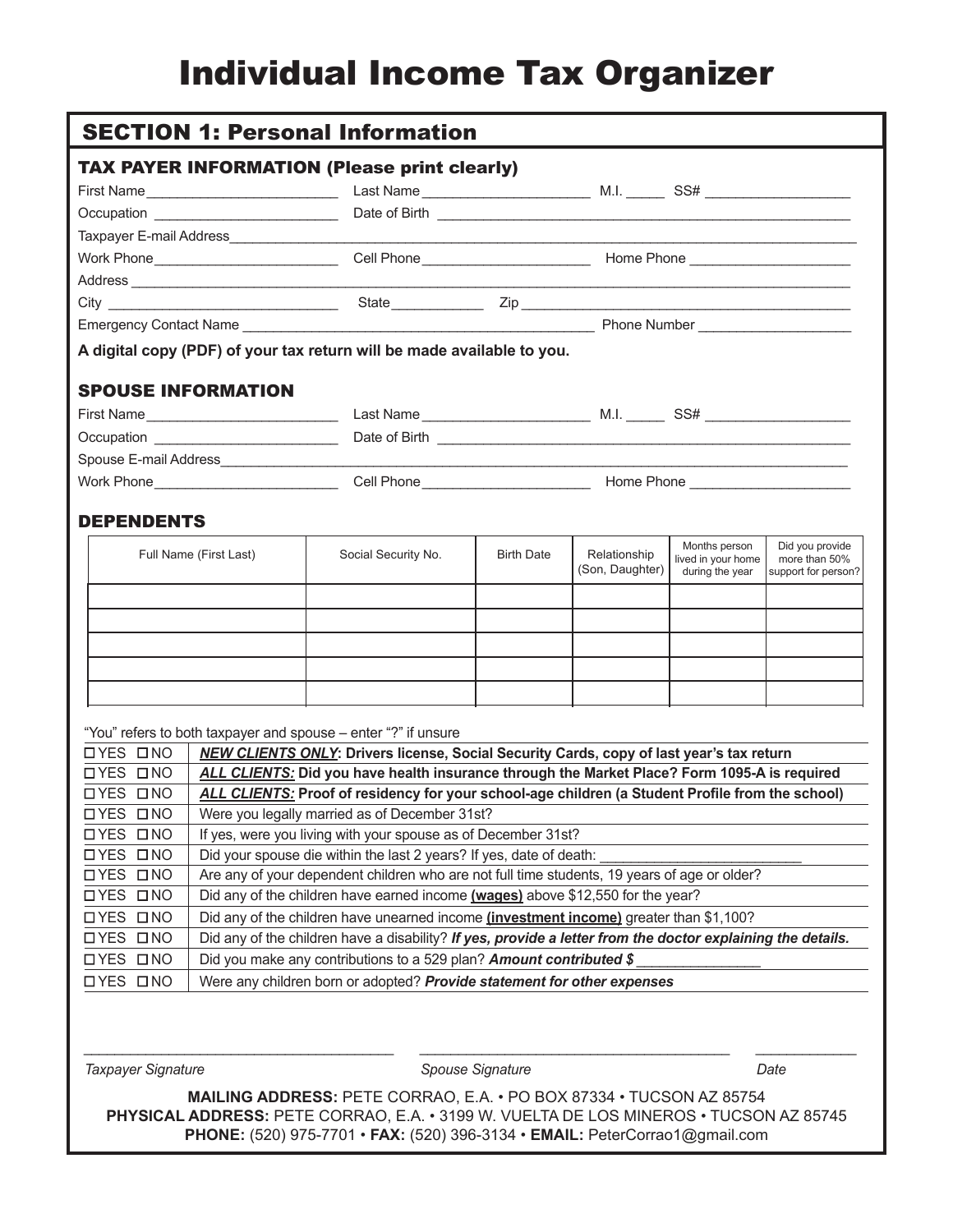|                 | <b>SECTION 2: Questions that could lead to helpful deductions</b>                                                |                                                                                         |  |  |  |
|-----------------|------------------------------------------------------------------------------------------------------------------|-----------------------------------------------------------------------------------------|--|--|--|
|                 | "You" refers to both taxpayer and spouse – enter "?" if unsure                                                   |                                                                                         |  |  |  |
| <b>OYES ONO</b> | Did you receive a stimulus payment? Amount \$                                                                    | Attach IRS Notice 1444-C or 6475                                                        |  |  |  |
| <b>OYES ONO</b> | Did you receive advance Child Tax Credit payments? Amount \$                                                     | <b>Attach IRS Letter 6419</b>                                                           |  |  |  |
| OYES ONO        | Were you or your spouse impacted by COVID or the Shutdown in 2020-21 for any reason? If yes, explain below:      |                                                                                         |  |  |  |
|                 | □ Lost my job □ Furloughed □ Unable to get supplies □ Other                                                      |                                                                                         |  |  |  |
| <b>OYES ONO</b> | Did you or your spouse receive unemployment benefits during the tax year? How much? \$                           |                                                                                         |  |  |  |
| <b>OYES ONO</b> | Did you or your spouse have any dealings with virtual currency, i.e. Bitcoin, Ethereum, Litecoin, Dash, etc.?    |                                                                                         |  |  |  |
| <b>OYES ONO</b> | Did you or your spouse have more than \$10,000 in crypto currency or a foreign account?                          |                                                                                         |  |  |  |
| <b>OYES ONO</b> | Did you or your spouse receive a PPP Loan during the tax year? If yes, how much? \$                              |                                                                                         |  |  |  |
| <b>OYES ONO</b> | Did you or your spouse receive an EIDL Loan during the tax year? If yes, how much? \$                            |                                                                                         |  |  |  |
| <b>OYES ONO</b> | Did you or your spouse receive any income from Aribnb, Uber, Lyft, etc.?                                         |                                                                                         |  |  |  |
| <b>OYES ONO</b> | Did you or your spouse receive any other income not provided with this organizer?                                |                                                                                         |  |  |  |
| <b>OYES ONO</b> | Did you or your spouse have any gambling winnings or losses during the year? Attach W2G                          |                                                                                         |  |  |  |
| <b>OYES ONO</b> | Did you pay for child care during the tax year that allowed you to work? Amount paid \$                          |                                                                                         |  |  |  |
|                 | Provider's name & tax ID                                                                                         |                                                                                         |  |  |  |
|                 | Provider's address & phone                                                                                       |                                                                                         |  |  |  |
| <b>OYES ONO</b> | Did you or anyone in your family pay student loan interest? Amount paid \$                                       |                                                                                         |  |  |  |
| <b>OYES ONO</b> | Are either you or your spouse legally blind?                                                                     |                                                                                         |  |  |  |
| <b>OYES ONO</b> | Did you or your spouse $\Box$ collect or $\Box$ pay alimony during the tax year? Amount \$                       |                                                                                         |  |  |  |
|                 | If your divorce was executed before 2019, alimony received is taxable and alimony paid is deductible.            |                                                                                         |  |  |  |
| <b>OYES ONO</b> | Did you purchase a new energy-efficient car, truck or van?                                                       |                                                                                         |  |  |  |
| <b>OYES ONO</b> | Did you or anyone in your family attend college or vocational school during the tax year?                        |                                                                                         |  |  |  |
|                 | Tuition paid by you \$<br>Books \$                                                                               | Year in college: 1 2 3 4                                                                |  |  |  |
|                 | Tuition paid by student \$<br>Books paid by student \$                                                           |                                                                                         |  |  |  |
| <b>OYES ONO</b> | Did you buy, sell, or refinance a principal residence? (Provide closing statement)                               |                                                                                         |  |  |  |
| <b>OYES ONO</b> | If you sold a home, did you claim the first time home buyers credit when it was purchased?                       |                                                                                         |  |  |  |
| <b>OYES ONO</b> | Can someone else claim you or your spouse as a dependent on their tax return?                                    |                                                                                         |  |  |  |
| <b>OYES ONO</b> | Did you contribute to a □ Traditional or □ ROTH IRA?(if yes, pick one) Amount contributed \$                     |                                                                                         |  |  |  |
| <b>OYES ONO</b> | Did you receive a state income tax refund last year? If yes, how much? \$                                        |                                                                                         |  |  |  |
| <b>OYES ONO</b> | Did you or your spouse roll over any amounts from a retirement account last year? Attach Form 1099-R             |                                                                                         |  |  |  |
| <b>OYES ONO</b> | Did you or your spouse buy, sell or transfer any stocks or bonds or sell rental or investment property?          |                                                                                         |  |  |  |
| <b>OYES ONO</b> | Did you or your spouse receive any income from an installment sale?                                              |                                                                                         |  |  |  |
| <b>OYES ONO</b> | Did you or your spouse own a business or an interest in an LLC, partnership, or S-corp?                          |                                                                                         |  |  |  |
| OYES ONO        | Did you or your spouse start a business or purchase rental property?                                             |                                                                                         |  |  |  |
| <b>OYES ONO</b> | Did you pay wages to a household employee (babysitter, nanny, housekeeper, etc.)? Amount \$                      |                                                                                         |  |  |  |
| <b>OYES ONO</b> | Do you make any energy efficient or solar energy improvements to your home? If yes, provide details.             |                                                                                         |  |  |  |
| OYES ONO        |                                                                                                                  | Did you have any foreign financial accounts or signatory powers over a foreign account? |  |  |  |
| <b>OYES ONO</b> | Are or your spouse involved in a bankruptcy, foreclosure, or repossession?                                       |                                                                                         |  |  |  |
| <b>OYES ONO</b> | Did you or your spouse have any debt (including credit cards) forgiven or cancelled? Attach Form 1099-C          |                                                                                         |  |  |  |
| <b>OYES ONO</b> | Are you or your spouse a member of the military?                                                                 |                                                                                         |  |  |  |
| <b>OYES ONO</b> | Were you a citizen of or live in a foreign country, or receive income from a foreign investment or bank account? |                                                                                         |  |  |  |
| <b>OYES ONO</b> | Do you wish to Direct Deposit any federal or state refunds? (If yes, you must attach a "Voided" check)           |                                                                                         |  |  |  |
|                 | Direct deposit to $\Box$ Checking $\Box$ Savings <b>Bank Name:</b>                                               |                                                                                         |  |  |  |
|                 | Routing #<br>Account#                                                                                            |                                                                                         |  |  |  |
| <b>OYES ONO</b> | Payment for your tax return is due when you pick up your taxes. Did you want to pay by credit card?              |                                                                                         |  |  |  |
| IF YES, ----->  | Card No.<br>Exp. Date_                                                                                           | CVV .                                                                                   |  |  |  |
| IF YES, ----->  | Name as it appears on the card                                                                                   | <b>Billing Zip Code</b>                                                                 |  |  |  |
|                 |                                                                                                                  |                                                                                         |  |  |  |

**Taxpayer Signature and Construction Construction Spouse Signature Construction Construction Construction Construction Construction Construction Construction Construction Construction Construction Construction Construction** 

*\_\_\_\_\_\_\_\_\_\_\_\_\_\_\_\_\_\_\_\_\_\_\_\_\_\_\_\_\_\_\_\_\_\_\_\_\_\_\_\_ \_\_\_\_\_\_\_\_\_\_\_\_\_\_\_\_\_\_\_\_\_\_\_\_\_\_\_\_\_\_\_\_\_\_\_\_\_\_\_\_ \_\_\_\_\_\_\_\_\_\_\_\_\_*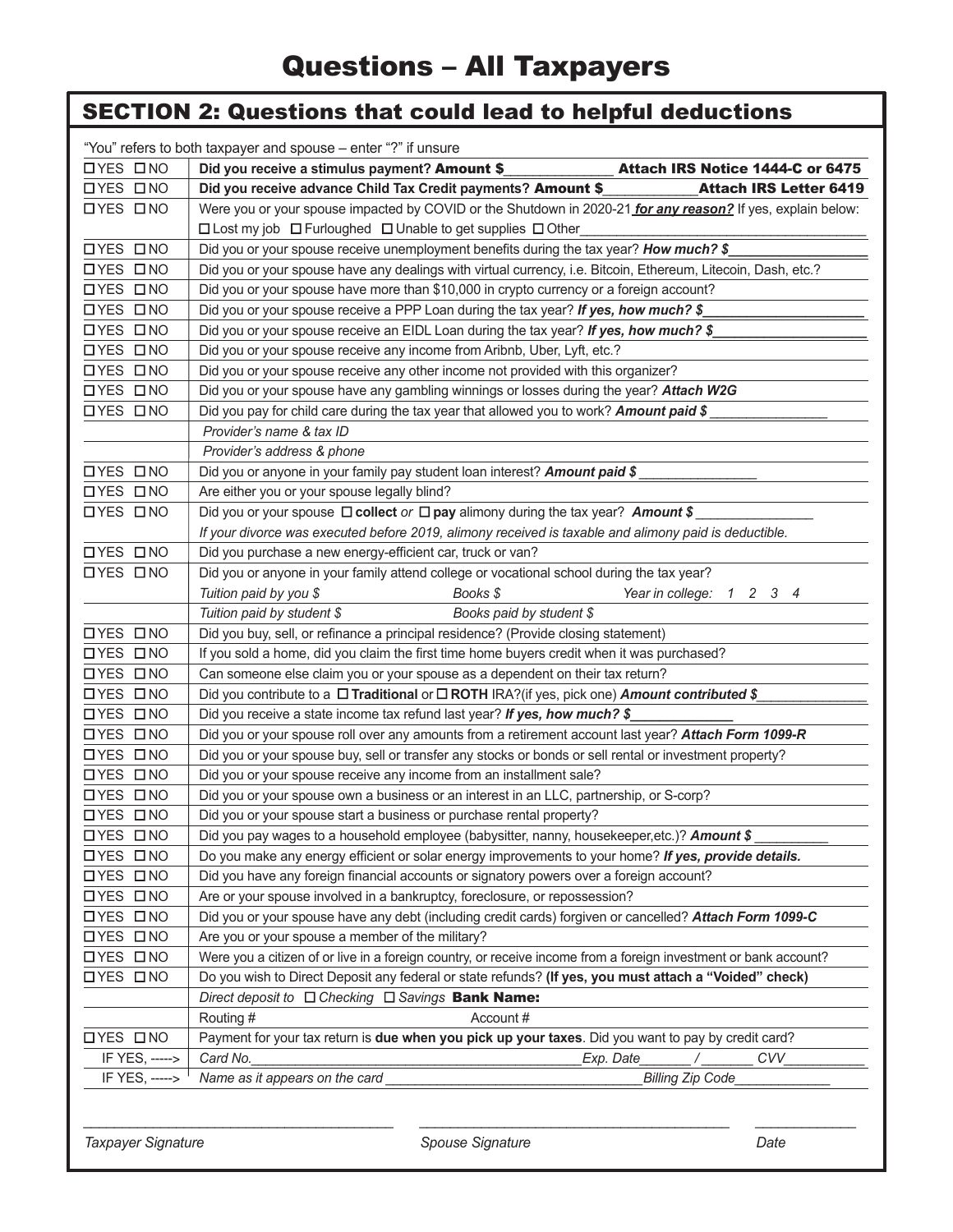# (Use dollars only, no cents)

#### FILING STATUS (check one)

| Qualified Widower / Surviving Spouse  □ |  |
|-----------------------------------------|--|

# INCOME

| Taxpayer-Wages from your job\$          |  |
|-----------------------------------------|--|
| Spouse-Wages from your job \$           |  |
|                                         |  |
|                                         |  |
| Taxpayer-Social Security received\$     |  |
| Spouse-Social Security received\$       |  |
| Taxpayer-Pension/Retirement \$          |  |
| Spouse-Pension/Retirement\$             |  |
|                                         |  |
| Alimony Received (pre-2019 divorce)  \$ |  |
|                                         |  |
| RMD-Required Minimum Dist-IRA\$         |  |
| State income tax refund (last year)\$   |  |
|                                         |  |

# OTHER INCOME

### TAXES PAID

| Real estate taxes paid on your home  \$ |  |
|-----------------------------------------|--|
| Auto Registration (all vehicles)\$      |  |
|                                         |  |

#### **ESTIMATED TAXES PAID:**

| <b>Due</b> | <b>Date Paid</b> | <b>IRS</b> | ΑZ |  |
|------------|------------------|------------|----|--|
| April 15   |                  |            |    |  |
| June 15    |                  |            |    |  |
| Sept 15    |                  |            |    |  |
| Jan 15     |                  |            |    |  |

## MEDICAL EXPENSES

| Health Insurance Premiums (post tax)  \$  |  |
|-------------------------------------------|--|
|                                           |  |
|                                           |  |
| Hospital, Laboratory, X-Rays\$            |  |
| Glasses & Eye Exams \$                    |  |
| Hearing Aids & Batteries\$                |  |
| Long Term Care Insurance \$               |  |
| Prosthetic Appliances\$                   |  |
|                                           |  |
| Insurance Reimbursements listed above  \$ |  |
| Lodging for medical purposes\$            |  |
|                                           |  |
|                                           |  |

# CHARITABLE CONTRIBUTIONS

#### **CASH CONTRIBUTIONS**

#### **NON CASH–CONTRIBUTIONS (over \$500 add'l detail)**

| Salvation Army / Goodwill Industries  \$ |  |
|------------------------------------------|--|
|                                          |  |
|                                          |  |
|                                          |  |
|                                          |  |

#### **AZ STATE TAX CREDITS**

AZ-321 Qual Charitable Organization Name(s):

|                                 | \$. |  |
|---------------------------------|-----|--|
|                                 | \$  |  |
|                                 | \$. |  |
|                                 | \$  |  |
|                                 | \$. |  |
| AZ-322 Public School Name(s)    |     |  |
|                                 | \$  |  |
|                                 | \$  |  |
|                                 | \$. |  |
| AZ-323 Private Tuition Aid \$   |     |  |
| AZ-340 Foster Care \$           |     |  |
| AZ-340 Military Family Relief\$ |     |  |
|                                 |     |  |
|                                 |     |  |

### INTEREST PAID

| Mortgage interest paid on home\$ |  |
|----------------------------------|--|
| HELOC Interest paid on home\$    |  |
| Student loan interest\$          |  |
|                                  |  |

# EMPLOYEE EXPENSES **(Use the business**

**organizer if you have a business)**

|--|--|

# ADJUSTMENTS TO INCOME

| IRA Contributions / Penalty-early withdrawal\$     |  |
|----------------------------------------------------|--|
| Child Care Expense (No. of Children _________ ) \$ |  |
| Medical Savings Account\$                          |  |
|                                                    |  |
|                                                    |  |
|                                                    |  |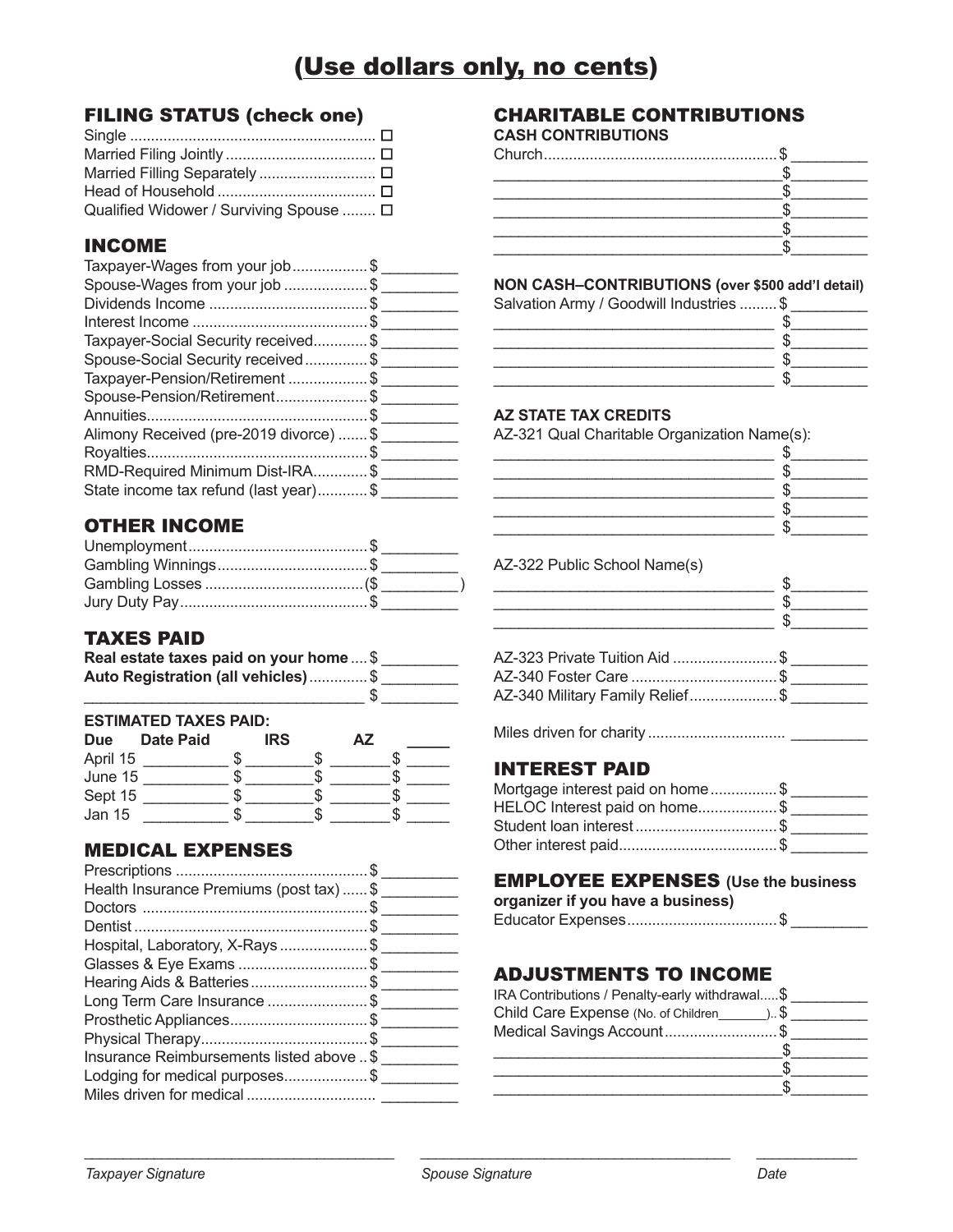# **Business Organizer** (Use dollars only, no cents)

| <b>BUSINESS INFORMATION</b> | <b>TAX YEAR</b> |      |  |
|-----------------------------|-----------------|------|--|
| <b>Business Name</b>        |                 |      |  |
| <b>Business Address</b>     |                 |      |  |
| City                        | State           | ∕ ın |  |
| <b>Business Profession</b>  |                 |      |  |

Did you mail out any 1099-MISC forms to vendors you used? □ YES □ NO

# **VEHICLE INFORMATION (used in your business)**

|                                  | Is vehicle available when off duty? $\Box$ YES $\Box$ NO                                                                                                                                                                                                                                        |  |
|----------------------------------|-------------------------------------------------------------------------------------------------------------------------------------------------------------------------------------------------------------------------------------------------------------------------------------------------|--|
| Date Placed in Service           |                                                                                                                                                                                                                                                                                                 |  |
| <b>Total Miles for the Year </b> | Do you have business use evidence? $\Box$ YES $\Box$ NO<br><u> 1989 - John Harry Harry Harry Harry Harry Harry Harry Harry Harry Harry Harry Harry Harry Harry Harry Harry Harry Harry Harry Harry Harry Harry Harry Harry Harry Harry Harry Harry Harry Harry Harry Harry Harry Harry Harr</u> |  |
| Business Miles for the Year      | Is mileage evidence written?  □ YES □ NO                                                                                                                                                                                                                                                        |  |
| Commuting Miles for the Year     | the control of the control of the control of the control of the control of the control of                                                                                                                                                                                                       |  |

#### **BUSINESS INCOME**

| Gross Receipts or Sales \$ |  |
|----------------------------|--|
| Refunds and Discounts\$    |  |
| Other Income \$            |  |

| Cost of Good Sold (COGS) \$ |  |  |  |
|-----------------------------|--|--|--|
|-----------------------------|--|--|--|

# **BUSINESS EXPENSES**

| Bookkeeping & Accounting \$ _______________         |  |
|-----------------------------------------------------|--|
|                                                     |  |
|                                                     |  |
|                                                     |  |
| Contract Labor/Outside Srvcs\$ _____________        |  |
|                                                     |  |
|                                                     |  |
|                                                     |  |
|                                                     |  |
| Internet Service Provider \$ ______________         |  |
|                                                     |  |
| Meals & Entertainment\$ ______________              |  |
| Legal & Professional Services\$ ______________      |  |
|                                                     |  |
|                                                     |  |
|                                                     |  |
|                                                     |  |
| Pension & Profit Sharing Plans\$ _______________    |  |
| Rent/Lease (equipment, vehicles)  \$ ______________ |  |
| Rent/Lease (buildings, office) \$ _______________   |  |
|                                                     |  |
|                                                     |  |
|                                                     |  |
|                                                     |  |
| Telephone/Fax (business line)\$ _______________     |  |

# **BUSINESS EXPENSES (continued)**

| Tools & Small Equipment\$ _______________ |  |
|-------------------------------------------|--|
|                                           |  |
|                                           |  |
|                                           |  |
|                                           |  |
|                                           |  |

#### **Other Expenses (list):**

| ጦ |  |
|---|--|
| ጥ |  |
|   |  |
|   |  |
|   |  |
|   |  |
|   |  |
|   |  |

## **HOME OFFICE**

| Home Owners Association\$            |  |
|--------------------------------------|--|
|                                      |  |
| Mortgage Interest (paid to banks) \$ |  |
| Real Estate Taxes \$                 |  |
|                                      |  |
| Repairs (office only)\$              |  |
|                                      |  |
| Utilities:                           |  |
|                                      |  |
|                                      |  |
|                                      |  |
|                                      |  |

#### **Other Expenses (list):**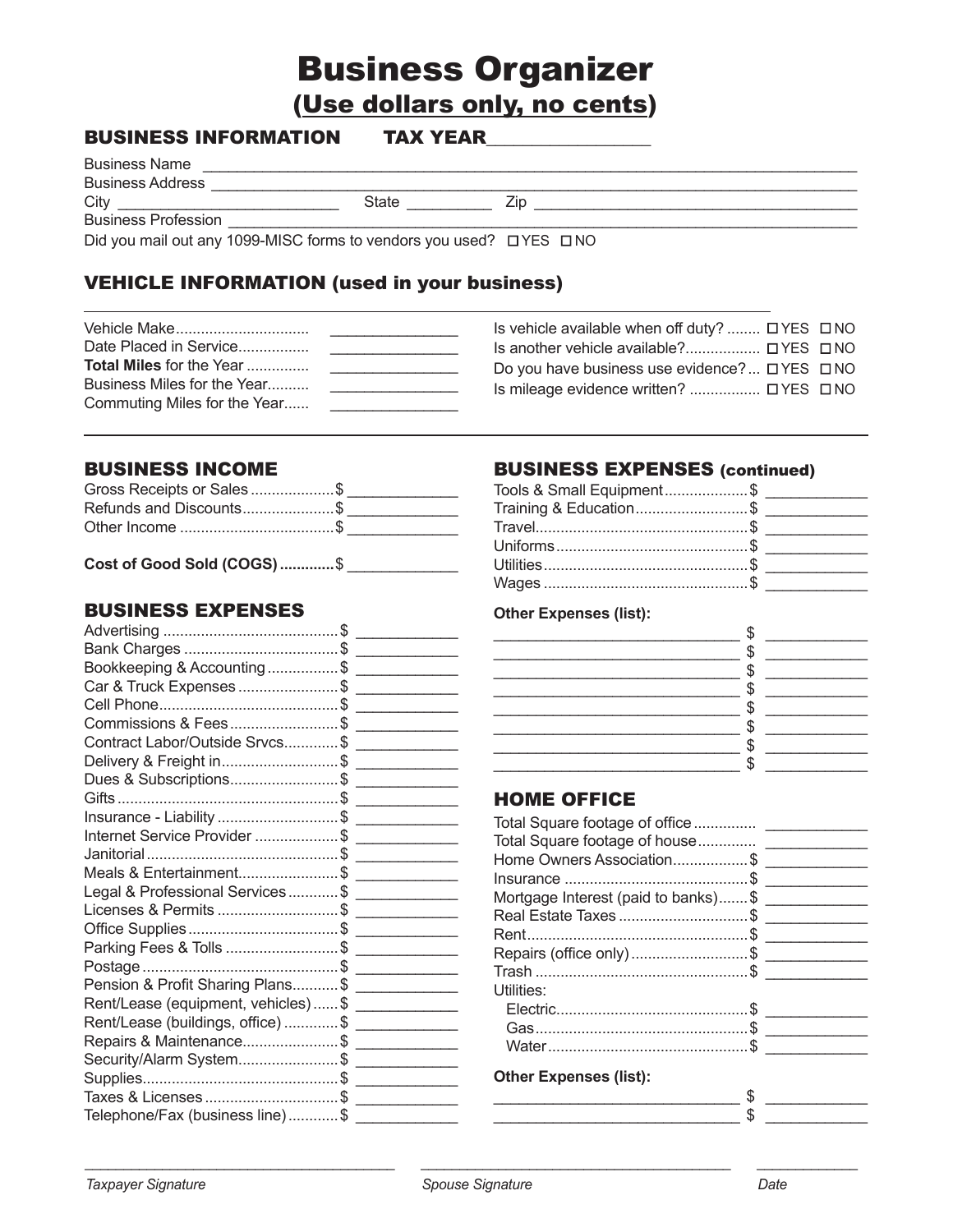# **Rental Organizer**

(Use dollars only, no cents)

# **RENTAL INFORMATION**

| Property #1 Address                       |              |     |  |
|-------------------------------------------|--------------|-----|--|
|                                           | State        | Zip |  |
| Property #2 Address                       |              |     |  |
|                                           | <b>State</b> | Zip |  |
| Property #3 Address                       |              |     |  |
| City<br>the control of the control of the | <b>State</b> | Zip |  |

# **VEHICLE INFORMATION (used for rental maintenance)**

|                                                             |                                                                                                                                                                                                                                      | Is vehicle available when off duty? $\Box$ YES $\Box$ NO |  |
|-------------------------------------------------------------|--------------------------------------------------------------------------------------------------------------------------------------------------------------------------------------------------------------------------------------|----------------------------------------------------------|--|
| Date Placed in Service                                      | $\sim$ -resonance and $\sim$                                                                                                                                                                                                         | Is another vehicle available? □ YES □ NO                 |  |
| <b>Total Miles for the Year </b>                            | <u> The Common State of the Common State of the Common State of the Common State of the Common State of the Common State of the Common State of the Common State of the Common State of the Common State of the Common State of </u> | Do you have a mileage $log?$ $\Box$ YES $\Box$ NO        |  |
| Business Miles for the Year<br>Commuting Miles for the Year |                                                                                                                                                                                                                                      |                                                          |  |
|                                                             |                                                                                                                                                                                                                                      |                                                          |  |

| <b>INCOME</b>                    | <b>RENTAL 1</b>                                                                                                                                                                                                                                                                                                                                                     | <b>RENTAL 2</b>                                                                                                                                                                                                                                                                                                                                                     | <b>RENTAL 3</b>                                                                           |
|----------------------------------|---------------------------------------------------------------------------------------------------------------------------------------------------------------------------------------------------------------------------------------------------------------------------------------------------------------------------------------------------------------------|---------------------------------------------------------------------------------------------------------------------------------------------------------------------------------------------------------------------------------------------------------------------------------------------------------------------------------------------------------------------|-------------------------------------------------------------------------------------------|
| Rents Received (Attach 1099s)    |                                                                                                                                                                                                                                                                                                                                                                     | \$                                                                                                                                                                                                                                                                                                                                                                  | \$                                                                                        |
| Days rented at fair market value | <u> 1989 - Jan Stein Stein Stein Stein Stein Stein Stein Stein Stein Stein Stein Stein Stein Stein Stein Stein S</u>                                                                                                                                                                                                                                                |                                                                                                                                                                                                                                                                                                                                                                     |                                                                                           |
|                                  |                                                                                                                                                                                                                                                                                                                                                                     |                                                                                                                                                                                                                                                                                                                                                                     |                                                                                           |
| <b>EXPENSES</b>                  |                                                                                                                                                                                                                                                                                                                                                                     |                                                                                                                                                                                                                                                                                                                                                                     |                                                                                           |
|                                  | $\frac{1}{2}$                                                                                                                                                                                                                                                                                                                                                       | $\frac{1}{2}$                                                                                                                                                                                                                                                                                                                                                       |                                                                                           |
| Association/HOA Fees             | $\frac{1}{2}$ $\frac{1}{2}$ $\frac{1}{2}$ $\frac{1}{2}$ $\frac{1}{2}$ $\frac{1}{2}$ $\frac{1}{2}$ $\frac{1}{2}$ $\frac{1}{2}$ $\frac{1}{2}$ $\frac{1}{2}$ $\frac{1}{2}$ $\frac{1}{2}$ $\frac{1}{2}$ $\frac{1}{2}$ $\frac{1}{2}$ $\frac{1}{2}$ $\frac{1}{2}$ $\frac{1}{2}$ $\frac{1}{2}$ $\frac{1}{2}$ $\frac{1}{2}$                                                 | $\begin{picture}(20,10) \put(0,0){\vector(1,0){100}} \put(15,0){\vector(1,0){100}} \put(15,0){\vector(1,0){100}} \put(15,0){\vector(1,0){100}} \put(15,0){\vector(1,0){100}} \put(15,0){\vector(1,0){100}} \put(15,0){\vector(1,0){100}} \put(15,0){\vector(1,0){100}} \put(15,0){\vector(1,0){100}} \put(15,0){\vector(1,0){100}} \put(15,0){\vector(1,0){100}} \$ | $\frac{1}{2}$                                                                             |
|                                  |                                                                                                                                                                                                                                                                                                                                                                     | $\begin{picture}(20,10) \put(0,0){\vector(1,0){100}} \put(15,0){\vector(1,0){100}} \put(15,0){\vector(1,0){100}} \put(15,0){\vector(1,0){100}} \put(15,0){\vector(1,0){100}} \put(15,0){\vector(1,0){100}} \put(15,0){\vector(1,0){100}} \put(15,0){\vector(1,0){100}} \put(15,0){\vector(1,0){100}} \put(15,0){\vector(1,0){100}} \put(15,0){\vector(1,0){100}} \$ | $\frac{1}{2}$                                                                             |
| Cleaning & Maintenance           | $\frac{1}{2}$                                                                                                                                                                                                                                                                                                                                                       | $\frac{1}{2}$                                                                                                                                                                                                                                                                                                                                                       | $$\overbrace{\hspace{2.5cm}}$                                                             |
|                                  | $\begin{array}{c} \updownarrow \\ \downarrow \end{array}$                                                                                                                                                                                                                                                                                                           | $\frac{1}{2}$                                                                                                                                                                                                                                                                                                                                                       |                                                                                           |
|                                  | $\frac{1}{2}$ $\frac{1}{2}$ $\frac{1}{2}$ $\frac{1}{2}$ $\frac{1}{2}$ $\frac{1}{2}$ $\frac{1}{2}$ $\frac{1}{2}$ $\frac{1}{2}$ $\frac{1}{2}$ $\frac{1}{2}$ $\frac{1}{2}$ $\frac{1}{2}$ $\frac{1}{2}$ $\frac{1}{2}$ $\frac{1}{2}$ $\frac{1}{2}$ $\frac{1}{2}$ $\frac{1}{2}$ $\frac{1}{2}$ $\frac{1}{2}$ $\frac{1}{2}$                                                 | $\frac{1}{2}$                                                                                                                                                                                                                                                                                                                                                       |                                                                                           |
| Legal & Professional Fees        | $\frac{1}{2}$ $\frac{1}{2}$ $\frac{1}{2}$ $\frac{1}{2}$ $\frac{1}{2}$ $\frac{1}{2}$ $\frac{1}{2}$ $\frac{1}{2}$ $\frac{1}{2}$ $\frac{1}{2}$ $\frac{1}{2}$ $\frac{1}{2}$ $\frac{1}{2}$ $\frac{1}{2}$ $\frac{1}{2}$ $\frac{1}{2}$ $\frac{1}{2}$ $\frac{1}{2}$ $\frac{1}{2}$ $\frac{1}{2}$ $\frac{1}{2}$ $\frac{1}{2}$                                                 |                                                                                                                                                                                                                                                                                                                                                                     |                                                                                           |
|                                  | $\frac{1}{2}$                                                                                                                                                                                                                                                                                                                                                       |                                                                                                                                                                                                                                                                                                                                                                     |                                                                                           |
|                                  | $\qquad \qquad \bullet$                                                                                                                                                                                                                                                                                                                                             | $\frac{1}{2}$                                                                                                                                                                                                                                                                                                                                                       |                                                                                           |
|                                  | $\begin{picture}(20,10) \put(0,0){\vector(1,0){100}} \put(15,0){\vector(1,0){100}} \put(15,0){\vector(1,0){100}} \put(15,0){\vector(1,0){100}} \put(15,0){\vector(1,0){100}} \put(15,0){\vector(1,0){100}} \put(15,0){\vector(1,0){100}} \put(15,0){\vector(1,0){100}} \put(15,0){\vector(1,0){100}} \put(15,0){\vector(1,0){100}} \put(15,0){\vector(1,0){100}} \$ | $\begin{picture}(20,10) \put(0,0){\vector(1,0){100}} \put(15,0){\vector(1,0){100}} \put(15,0){\vector(1,0){100}} \put(15,0){\vector(1,0){100}} \put(15,0){\vector(1,0){100}} \put(15,0){\vector(1,0){100}} \put(15,0){\vector(1,0){100}} \put(15,0){\vector(1,0){100}} \put(15,0){\vector(1,0){100}} \put(15,0){\vector(1,0){100}} \put(15,0){\vector(1,0){100}} \$ |                                                                                           |
|                                  | $\frac{1}{2}$                                                                                                                                                                                                                                                                                                                                                       | $\frac{1}{2}$                                                                                                                                                                                                                                                                                                                                                       | $\frac{1}{2}$                                                                             |
|                                  |                                                                                                                                                                                                                                                                                                                                                                     | $\frac{1}{2}$                                                                                                                                                                                                                                                                                                                                                       | $\frac{1}{2}$                                                                             |
|                                  | $\frac{1}{2}$                                                                                                                                                                                                                                                                                                                                                       |                                                                                                                                                                                                                                                                                                                                                                     |                                                                                           |
| Repairs:                         |                                                                                                                                                                                                                                                                                                                                                                     |                                                                                                                                                                                                                                                                                                                                                                     |                                                                                           |
|                                  | $\begin{array}{c} \updownarrow \\ \downarrow \end{array}$                                                                                                                                                                                                                                                                                                           |                                                                                                                                                                                                                                                                                                                                                                     |                                                                                           |
|                                  | $\begin{picture}(20,10) \put(0,0){\vector(1,0){100}} \put(15,0){\vector(1,0){100}} \put(15,0){\vector(1,0){100}} \put(15,0){\vector(1,0){100}} \put(15,0){\vector(1,0){100}} \put(15,0){\vector(1,0){100}} \put(15,0){\vector(1,0){100}} \put(15,0){\vector(1,0){100}} \put(15,0){\vector(1,0){100}} \put(15,0){\vector(1,0){100}} \put(15,0){\vector(1,0){100}} \$ |                                                                                                                                                                                                                                                                                                                                                                     |                                                                                           |
|                                  | $\begin{picture}(20,10) \put(0,0){\vector(1,0){100}} \put(15,0){\vector(1,0){100}} \put(15,0){\vector(1,0){100}} \put(15,0){\vector(1,0){100}} \put(15,0){\vector(1,0){100}} \put(15,0){\vector(1,0){100}} \put(15,0){\vector(1,0){100}} \put(15,0){\vector(1,0){100}} \put(15,0){\vector(1,0){100}} \put(15,0){\vector(1,0){100}} \put(15,0){\vector(1,0){100}} \$ |                                                                                                                                                                                                                                                                                                                                                                     |                                                                                           |
|                                  |                                                                                                                                                                                                                                                                                                                                                                     | $\frac{1}{2}$                                                                                                                                                                                                                                                                                                                                                       | the control of the control of the control of the control of the control of the control of |
| Misc General Repairs             | $\qquad \qquad \bullet$                                                                                                                                                                                                                                                                                                                                             | $\begin{picture}(20,10) \put(0,0){\vector(1,0){100}} \put(15,0){\vector(1,0){100}} \put(15,0){\vector(1,0){100}} \put(15,0){\vector(1,0){100}} \put(15,0){\vector(1,0){100}} \put(15,0){\vector(1,0){100}} \put(15,0){\vector(1,0){100}} \put(15,0){\vector(1,0){100}} \put(15,0){\vector(1,0){100}} \put(15,0){\vector(1,0){100}} \put(15,0){\vector(1,0){100}} \$ |                                                                                           |
|                                  | $\frac{1}{2}$                                                                                                                                                                                                                                                                                                                                                       | $\frac{1}{2}$                                                                                                                                                                                                                                                                                                                                                       |                                                                                           |
|                                  | $\frac{1}{2}$                                                                                                                                                                                                                                                                                                                                                       | $\begin{array}{c c} \uparrow \end{array}$                                                                                                                                                                                                                                                                                                                           | $\frac{1}{2}$                                                                             |
|                                  | $\frac{1}{1}$                                                                                                                                                                                                                                                                                                                                                       | $\frac{1}{2}$                                                                                                                                                                                                                                                                                                                                                       | $\frac{1}{2}$                                                                             |
|                                  |                                                                                                                                                                                                                                                                                                                                                                     | \$                                                                                                                                                                                                                                                                                                                                                                  |                                                                                           |
| <b>Other Expenses</b>            |                                                                                                                                                                                                                                                                                                                                                                     |                                                                                                                                                                                                                                                                                                                                                                     |                                                                                           |
|                                  |                                                                                                                                                                                                                                                                                                                                                                     |                                                                                                                                                                                                                                                                                                                                                                     |                                                                                           |
|                                  |                                                                                                                                                                                                                                                                                                                                                                     | $\mathbb{S}$ and $\mathbb{S}$                                                                                                                                                                                                                                                                                                                                       |                                                                                           |
|                                  | $\frac{1}{2}$                                                                                                                                                                                                                                                                                                                                                       | $\frac{1}{2}$                                                                                                                                                                                                                                                                                                                                                       |                                                                                           |
|                                  | $\frac{1}{2}$                                                                                                                                                                                                                                                                                                                                                       | $\frac{1}{2}$                                                                                                                                                                                                                                                                                                                                                       | $\frac{1}{2}$                                                                             |
|                                  | <u>experience</u> and the contract of the contract of the contract of the contract of the contract of the contract of                                                                                                                                                                                                                                               | $\frac{1}{2}$                                                                                                                                                                                                                                                                                                                                                       |                                                                                           |
|                                  |                                                                                                                                                                                                                                                                                                                                                                     | <u> 1989 - Johann Stoff, deutscher Stoffen und der Stoffen und der Stoffen und der Stoffen und der Stoffen und der </u>                                                                                                                                                                                                                                             | <u> 1989 - Jan Alexandria (h. 1989).</u>                                                  |
|                                  |                                                                                                                                                                                                                                                                                                                                                                     |                                                                                                                                                                                                                                                                                                                                                                     |                                                                                           |
|                                  |                                                                                                                                                                                                                                                                                                                                                                     |                                                                                                                                                                                                                                                                                                                                                                     |                                                                                           |
|                                  |                                                                                                                                                                                                                                                                                                                                                                     |                                                                                                                                                                                                                                                                                                                                                                     |                                                                                           |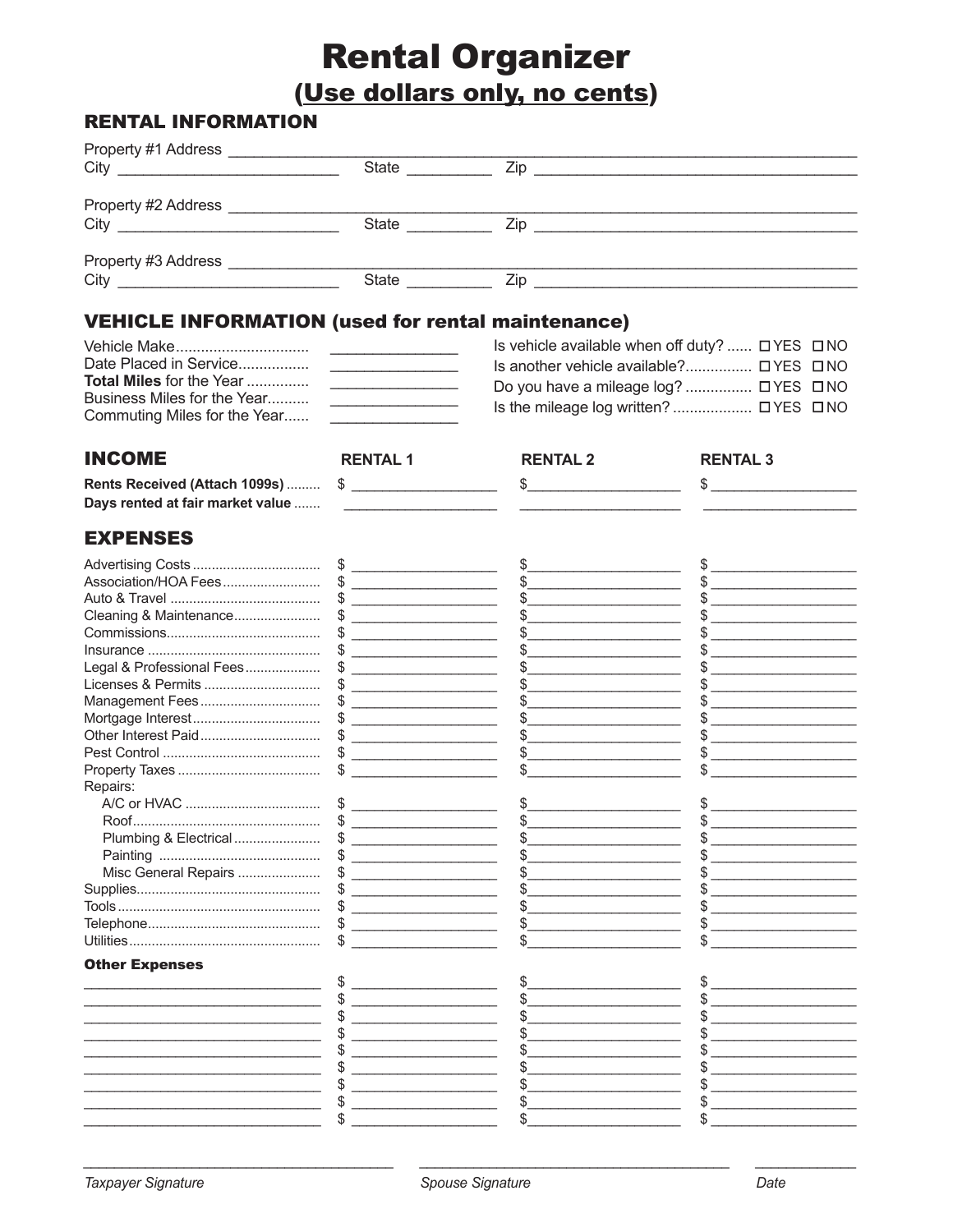

 $\circledR$ 

#### Pete Corrao, E.A.

P.O. Box 87334 · Tucson, AZ 85754 www.TaxesForCreatives.com PeterCorrao@hotmail.com Phone: 520.975.7701 Fax: 520.396.3134

# **Letter of Engagement**

Thank you for choosing this office to prepare your tax return. This letter confirms the terms of my engagement with you and outlines the nature and extent of services I will provide.

I will prepare your federal and state tax returns for the current tax year from the information you furnish to me. It is your responsibility to provide me with all the information required for the preparation of complete and accurate returns. I will not audit or otherwise verify the data you submit, although I may ask you to clarify some of it. You, therefore, specifically confirm to me that all items of taxable income have been disclosed to me and that you have written records to substantiate all items claimed (receipts, cancelled checks, diaries, log books, etc.) and that you have reasonably estimated the market values of non-cash charitable contribution items.

Since the final responsibility for the completeness and accuracy of the returns is yours, you agree to review them carefully to fully acquaint yourself with all items contained therein to ensure that there are no omissions or misstatements, before you sign them.

It is important for you to know that the law imposes a penalty if a taxpayer makes a substantial understatement of tax liability. You should also know that the IRS audit procedures will almost always include questions on deductions that require strict documentation such as travel and entertainment expenses, and business usage of autos and computers. In preparing your returns, I rely on your representations that I have been informed of all bartering transactions and that you understand and have complied with the documentation requirements for your expenses and deductions.

My fee for tax services is based on the complexity of the tax return(s) and the amount of time it takes me to complete the tax return(s). I expect to be paid in full upon the completion of the return. Tax returns will not be e-filed until your fee is paid in full. Any unpaid invoices over 90 days will be referred for collection. I am committed to safeguarding your confidential information. I do not disclose any non-public personal information about my clients or former clients except as required by law, and the National Association of Enrolled Agents (NAEA). Additionally, upon your written request, I will disclose information about you to the parties you specify. Any material you furnish for use in preparing your returns will be returned to you at the completion of your returns. If the returns are examined by taxing authorities, requests may be made for supporting documentation. Therefore, I recommend that you retain all pertinent records for at least seven years.

If the tax services and terms outlined above are in accordance with your understanding of our engagement, please sign this letter in the space provided. I appreciate the opportunity to serve you. If you have any questions, need additional information, or if I can be of assistance in any way, please call me.

Very truly yours,

Peter F. Corrao, E.A.

By: \_\_\_\_\_\_\_\_\_\_\_\_\_\_\_\_\_\_\_\_\_\_\_\_\_\_\_\_\_\_\_\_\_\_\_\_\_\_\_\_\_\_\_\_\_\_\_\_\_\_\_\_\_\_\_\_ \_\_\_\_\_\_\_\_\_\_\_\_\_\_\_\_

Taxpayer **Date** 

By: \_\_\_\_\_\_\_\_\_\_\_\_\_\_\_\_\_\_\_\_\_\_\_\_\_\_\_\_\_\_\_\_\_\_\_\_\_\_\_\_\_\_\_\_\_\_\_\_\_\_\_\_\_\_\_\_ \_\_\_\_\_\_\_\_\_\_\_\_\_\_\_\_